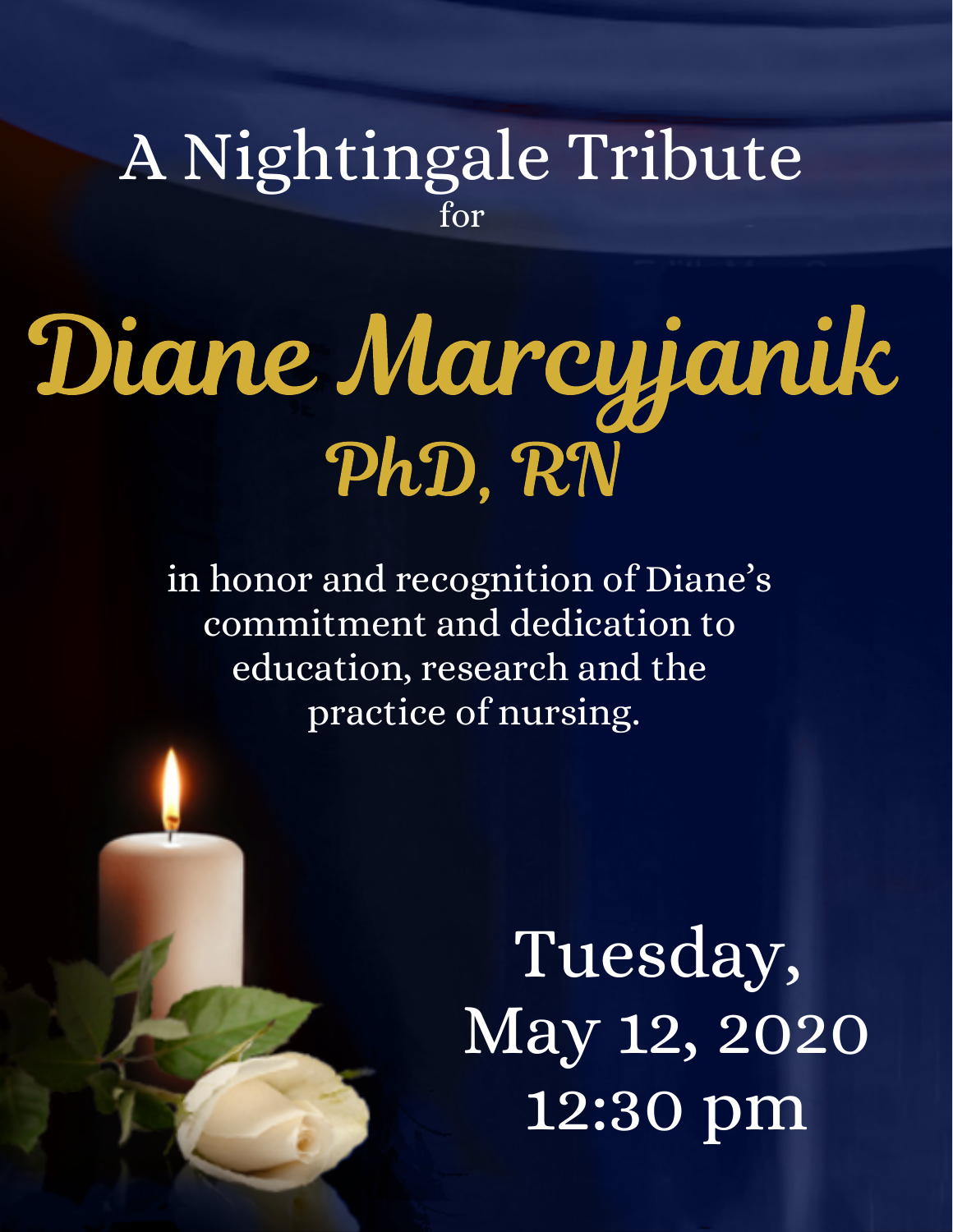### **PRELUDE**

The Girl with the Flaxen Hair (La fille aux cheveux de lin), Claude Debussy (1862-1918)

## **WELCOME**

Linda Young, PhD, RN, CNE, CFLE, Dean and Professor

# TRIBUTE FROM STUDENTS, COLLEGE COLLEAGUES & COMMUNITY PARTNERS

Linda Young, PhD, RN, CNE, CFLE, Dean and Professor

Lorraine Smith, DNP, RN, Clinical Assistant Professor

Standing Strong by Sandy Swallow, Lakota/Northern Cheyenne When you face the elements heat, rain, wind and snow Stand Strong When your loved ones leave you or deceive you Stand Strong You will be dealt many hardships and trails Remember you are not alone Stand Strong When life wrongs you, the strength comes from within, You can win if you just Stand Strong

#### Heidi Pardon & Lindsey Boehm, Traditional BSN students

#### Stacey Stephens, RN, BSN Completion Student

Native American Prayer (author unknown) I give you this, one thought to keep. I am with you still, I do not sleep. I am a thousand winds that blow, I am diamond glints on snow, I am sunlight on the ripened grain. I am the gentle autumn rain. When you awaken in the morning's hush, I am the swift uplifting rush… Of quiet birds in circled flight. I am the soft stars that shine at night. Do not think of me as gone - I am with you still, in each new dawn.

#### Jeanette Olsen, PhD, RN, CNE, Assistant Professor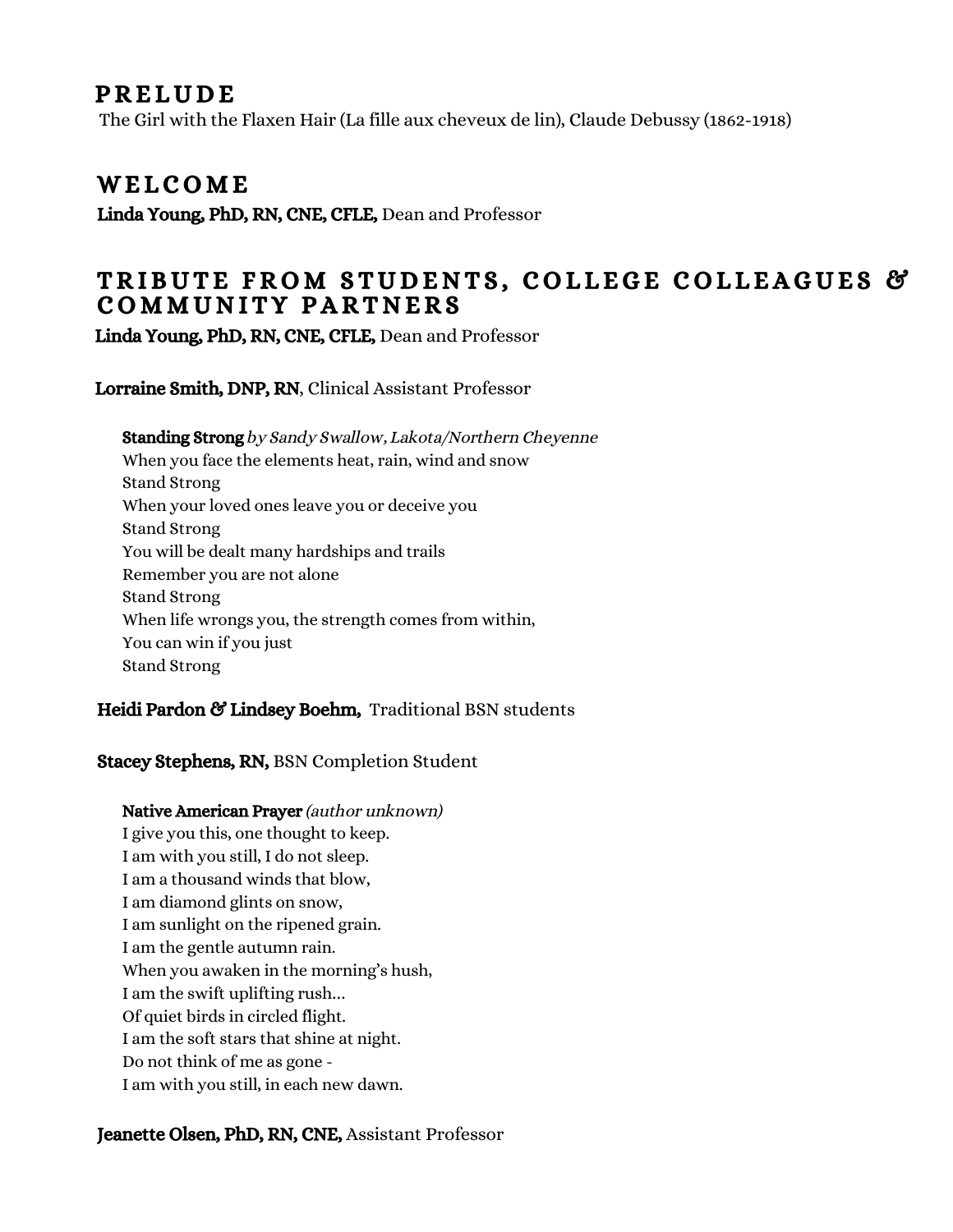#### Melissa Gullickson, BA, University Services Program Associate

#### Theresa Dachel, DNP, RN, APNP, AGPCNP-BC, CEN, Assistant Professor

Barbara Davis, MSN, RN, Retired faculty

CeCelia Zorn, PhD, RN, Professor Emerita

Linda Garriott, Executive Director of Tree of Life Ministries, Mission, South Dakota

Lakota Prayer (author unknown) You have to look deeper, way below the anger, the hurt, the hate, the jealousy, the self-pity, way down deeper where the dreams lie. Find your dream. It's the pursuit of the dream that heals you.

Whittney Ryan, RN, BSN, Chief Nursing Officer, Rosebud Comprehensive Medical Center Rosebud, South Dakota

# C L O S I N G

Lorraine Smith, DNP, RN, Clinical Assistant Professor

#### My last Gift, Dear Friend by Lorraine Smith

Diane, my beloved colleague and friend, Your gift to life will have no end. We made it through our Rosebud years, With many laughs and yes, some tears.

You were always there in times of sorrow, Teaching us all…there's a better tomorrow. Diane, you will always be close at heart With every last beat from each day's start.

You struggled up some mountains without any regrets, And I promise to remember your grace and great will as each sun sets Let's all pray to our Creator that someday he will send us all to see Diane, my Colleague and Best friend. Rest in Peace, Diane…I got this Girlfriend!